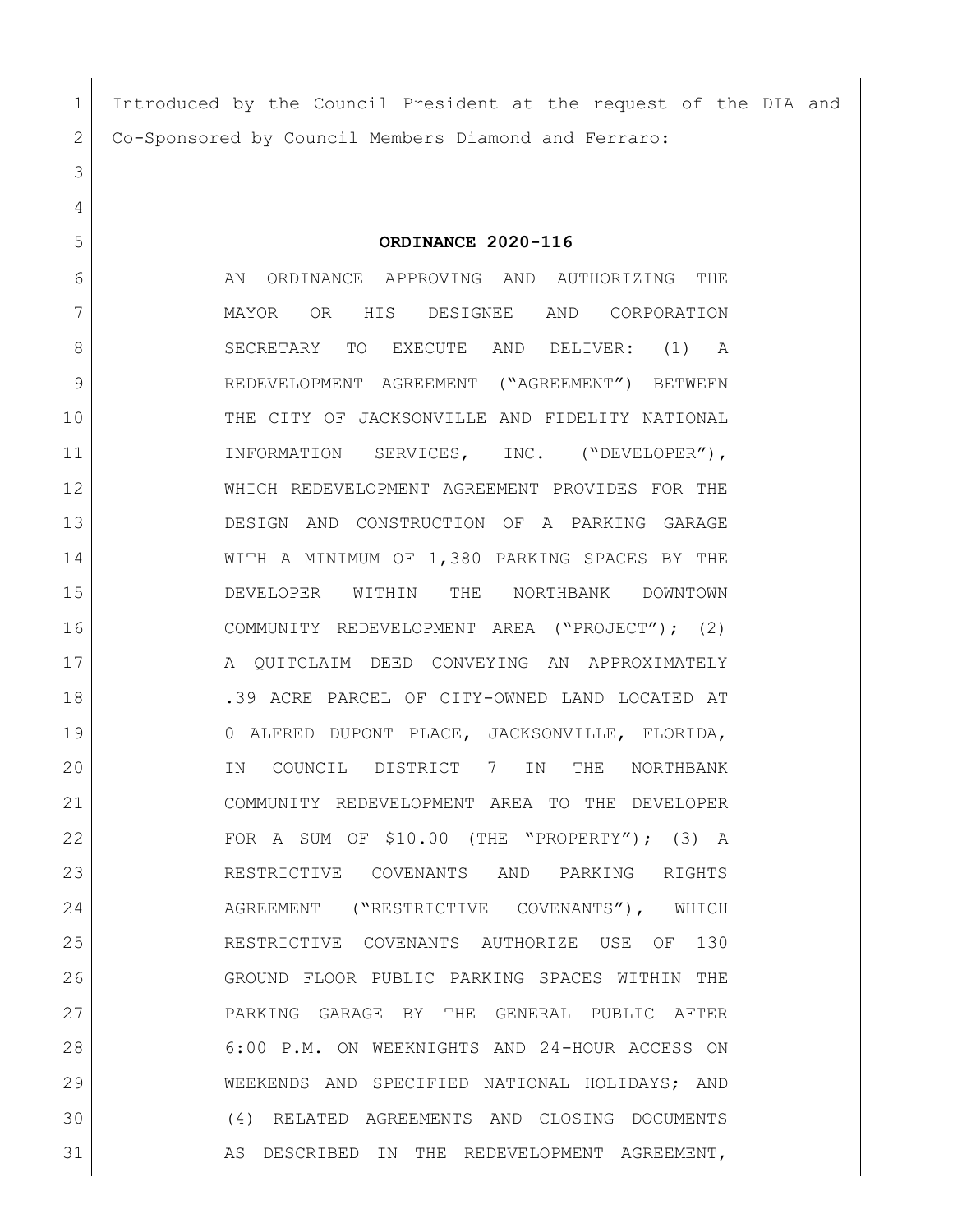AND OTHERWISE TO TAKE ALL NECESSARY ACTION TO 2 EFFECTUATE THE PURPOSES OF THE REDEVELOPMENT 3 AGREEMENT; DESIGNATING THE DOWNTOWN INVESTMENT 4 AUTHORITY AS CONTRACT MONITOR; PROVIDING FOR OVERSIGHT OF THE PROJECT BY THE DEPARTMENT OF PUBLIC WORKS; PROVIDING AN EFFECTIVE DATE.

 **WHEREAS**, the City of Jacksonville ("City") is the owner of an approximately 1.02 acre parcel of real property located at 0 Alfred DuPont Place, R.E. # 088979-0100 (the "Property") in the Northbank 11 Downtown Community Redevelopment Area; and

 **WHEREAS**, in response to an offer from Fidelity National Information Services, Inc. ("Developer") the Downtown Investment Authority ("DIA") issued its Notice of Disposition for a City-owned property providing notice to developers who may be interested in purchasing and developing the Property, and no other offers were 17 received; and

 **WHEREAS**, a .39 acre portion of the Property will be conveyed to Developer for the sum of \$10.00 in exchange for the development of a structured parking facility having a minimum of 1,380 parking spaces (the "Parking Garage"), and the Developer has agreed to the placement of a Restrictive Covenants and Parking Rights Agreement on the Parking Garage, to provide a minimum of 130 ground floor parking spaces in the Parking Garage after 6:00 p.m. on a daily basis, and 24 hour use by the general public on all weekends and 26 specified national holidays; and

 **WHEREAS**, in the event the Developer fails to commence construction of the Parking Garage by June 1, 2021, title to the 29 Property shall revert to the City; and

 **WHEREAS,** supporting the development of the Parking Garage will redevelop and create a more intense use of the Property,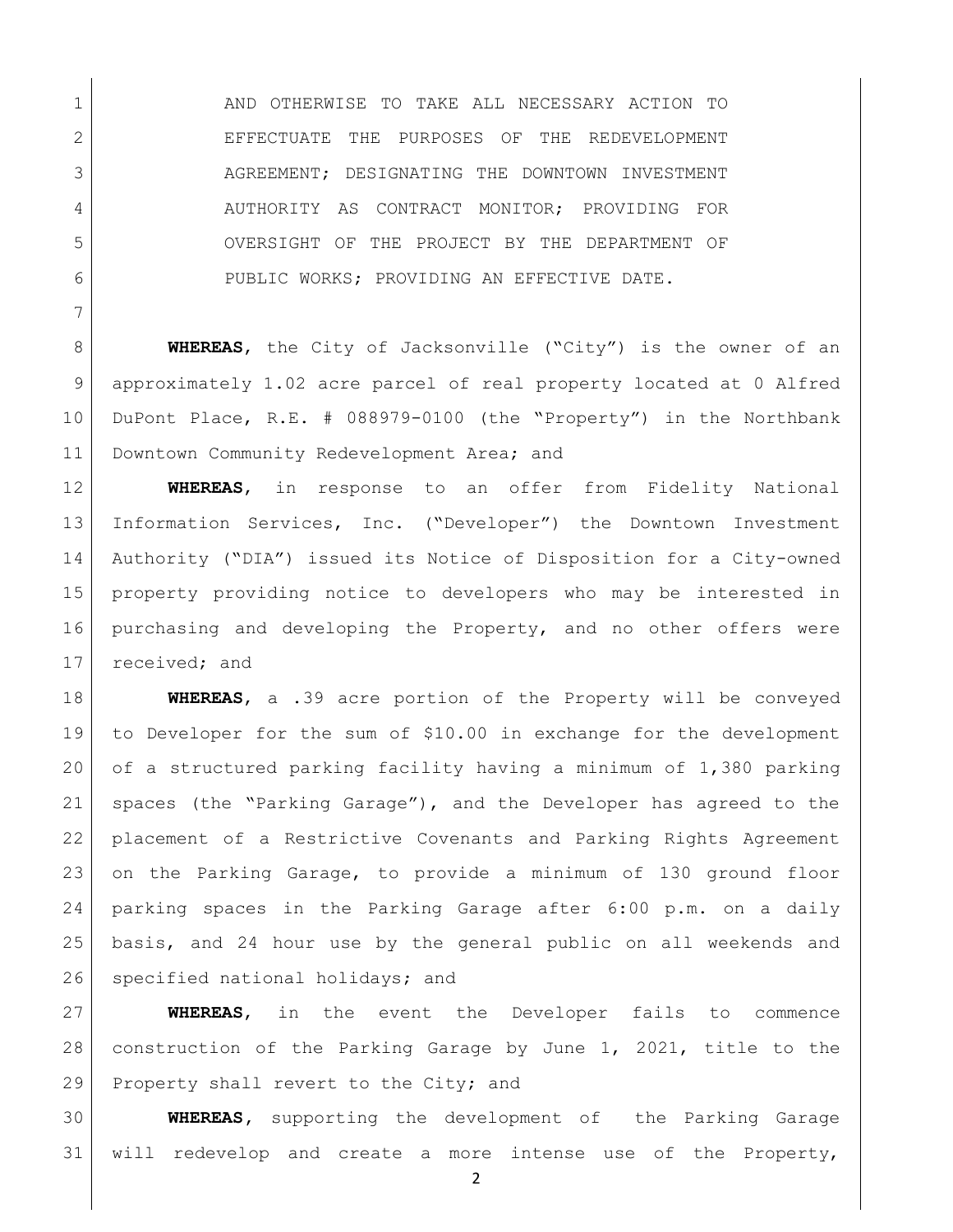generate new ad valorem taxes on the Property, eliminate blight 2 conditions in the area, and provide job opportunities to residents 3 of the area; and

 **WHEREAS,** a copy of the DIA Resolution authorizing the transaction is attached hereto as **Exhibit 1**; now, therefore

**BE IT ORDAINED** by the Council of the City of Jacksonville:

 **Section 1. Findings.** It is hereby ascertained, 8 determined, found and declared as follows:

9 (a) The recitals set forth herein are true and correct.

 (b) The Project will greatly enhance the City and otherwise promote and further the municipal purposes of the City.

 (c) The City's assistance for the Project will enable and facilitate the Project, the Project will enhance and increase the City's tax base and revenues, and the Project will improve the quality of life necessary to encourage and attract business 16 expansion in the City.

 (d) Enhancement of the City's tax base and revenues are 18 | matters of State and City concern.

(e) The Developer is qualified to carry out the Project.

 (f) The authorizations provided by this Ordinance are for public uses and purposes for which the City may use its powers as a municipality and as a political subdivision of the State of Florida and may expend public funds, and the necessity in the public interest for the provisions herein enacted is hereby declared as a matter of legislative determination.

 (g) This Ordinance is adopted pursuant to the provisions of Chapters 163, 166 and 125, Florida Statutes, as amended, the City's 28 Charter, and other applicable provisions of law.

 **Section 2. Approval and Authorization.** There is hereby approved and the Mayor, or his designee, and the Corporation Secretary, are hereby authorized to execute and deliver on behalf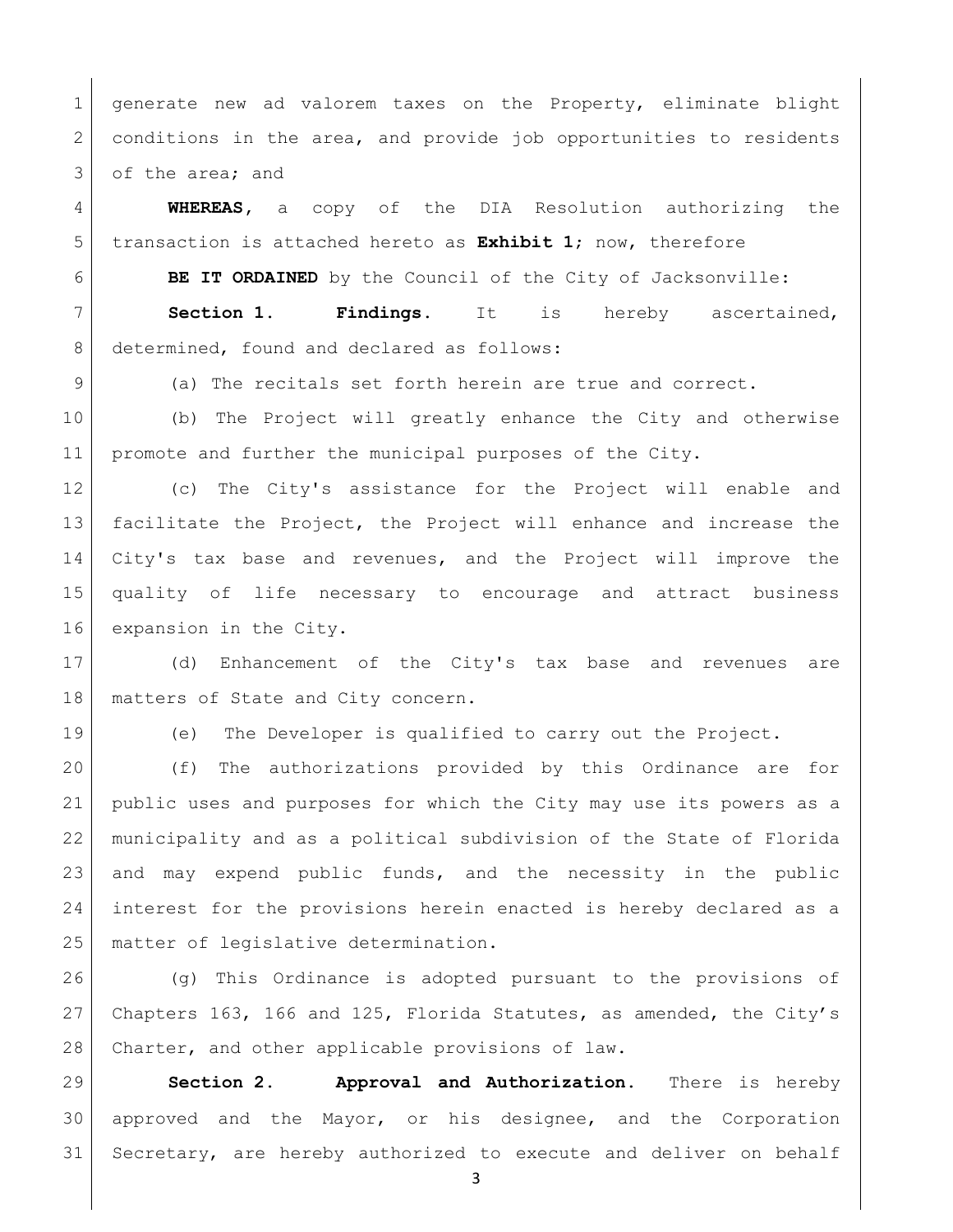of the City the Redevelopment Agreement, Quitclaim Deed, Restrictive Covenants and Parking Rights Agreement, and related 3 documents referenced therein between the City of Jacksonville and Developer, in substantially the form placed **On File** with the Legislative Services Division (collectively, the "Agreements"), and all such other documents, necessary or appropriate to effectuate the purpose of this Ordinance (with such "technical" changes as 8 herein authorized).

 The Agreements may include such additions, deletions and changes as may be reasonable, necessary and incidental for carrying 11 out the purposes thereof, as may be acceptable to the Mayor, or his designee, with such inclusion and acceptance being evidenced by 13 execution of the Agreement by the Mayor, or his designee; provided however, no modification to the Agreements may increase the financial obligations or liability of the City to an amount in excess of the amount stated in the Agreements or decrease the financial obligations or liability of the Developer, and any such modification shall be technical only and shall be subject to appropriate legal review and approval by the Office of General Counsel. For purposes of this Ordinance, the term "technical changes" is defined as those changes having no financial impact to the City, including, but not limited to, extensions of performance schedules (provided no extension may be granted in excess of one year without Council approval), changes in legal descriptions or surveys, ingress and egress, easements and rights of way, design standards, access and site plan, resolution of title defects, if any, and other non-substantive changes that do not substantively increase the duties and responsibilities of the City under the provisions of the Agreements.

 **Section 3. Designation of Contract Monitor.** The Downtown Investment Authority shall provide oversight and administration of